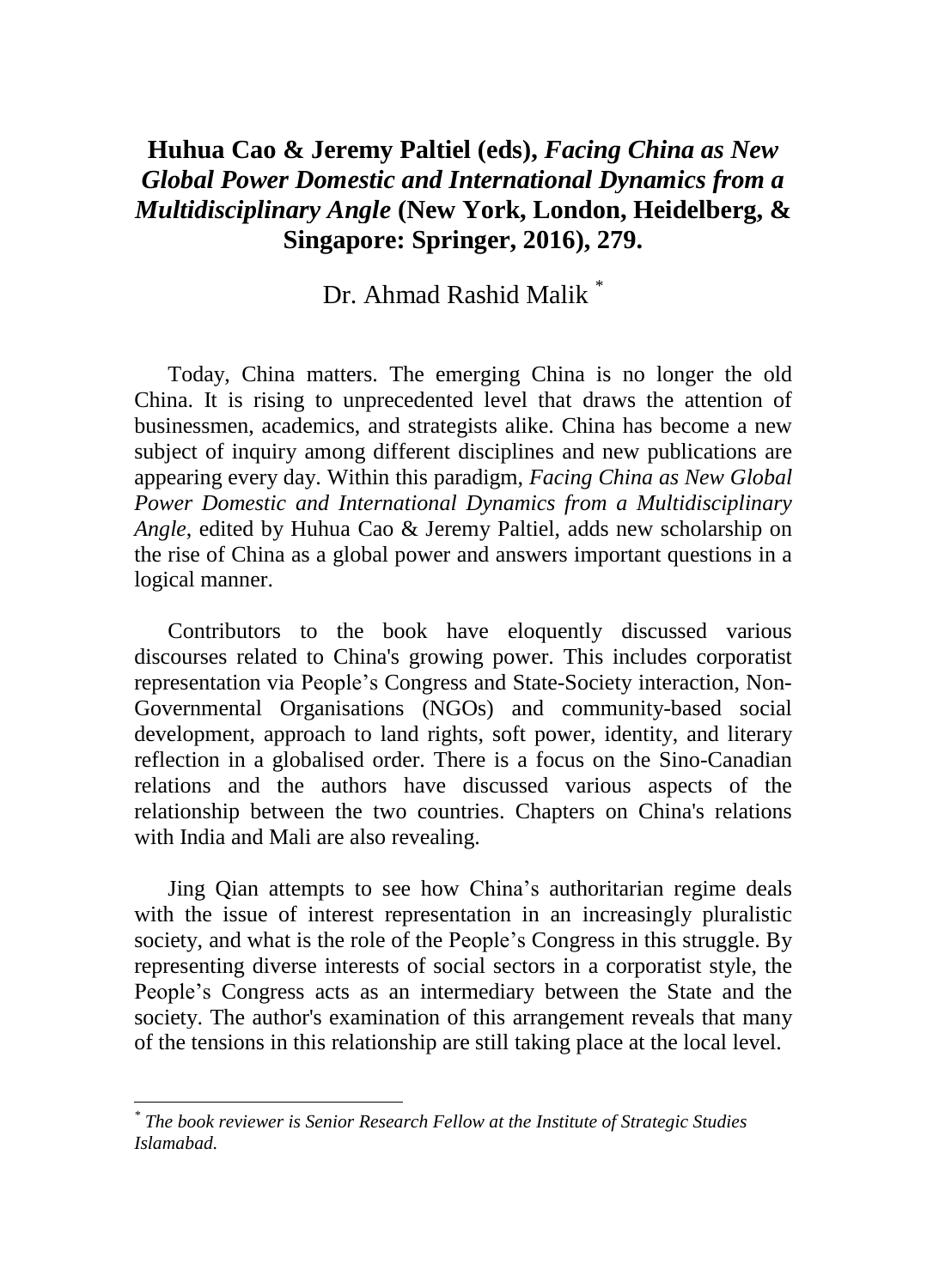Leslie Shieh in her thesis says that the profit organisations in China also reflect the welfare of the society in the post-reform era. Kamyar Razavi has examined the application of property rights law in Chongqing. He highlights the clash between State pre-eminence and the realities of global capitalism and explains the relationship between property ownership and economic development. He brings about a number of contradictions, which exist between the private propertyoriented legislation and the continuing dominance of the State's socialist ideology.

Many interesting and noteworthy observations have been made by contributors on Sino-Canadian relations. Eric Lefrançois analyses the detailed history of Canada's relations with China since 1949. The relationship between both the states was marginalised because of the former's unwillingness to recognise China following the Canadian stance as adopted by the United States until 1970. Canada recognised China in 1973 following the visit of Prime Minister Pierre Trudeau and Canada's policy toward China had remained stable since then. The author is of the opinion that Canada should maintain positive relations with China because of its recent economic ascendance. Jeremy Paltiel advices the Canadian decision-makers to ensure a positive trajectory of the future Sino-Canadian relations as China rises as a great power in the future.

Minxing Zhao discusses the major obstacle to human rights and death penalty in the Sino-Canadian relations that impedes criminal justice and cooperation, and Canada's subsequent refusal to extradite Chinese fugitives on its soil - a major concerns in their bilateral relations. This is also a serious issue as China has launched anti-graft campaign to end corruption and the Canadian Government should cooperate with China. The author says that ''although China has made some changes to its death penalty law which move China some distance toward international legal standards, it would not be an easy task to predict whether and to what extent these reform endeavours will be beneficial to strengthening bilateral ties in criminal justice cooperation.'' (p. 120).

Similarly, Charles-Louis Labrecque also critically analyses light on the broader issue of human rights in tracing out the Sino-Canadian relations since 1970, which is a major source of contention in view of the Canadian foreign policy. The author has identified five shifts in the area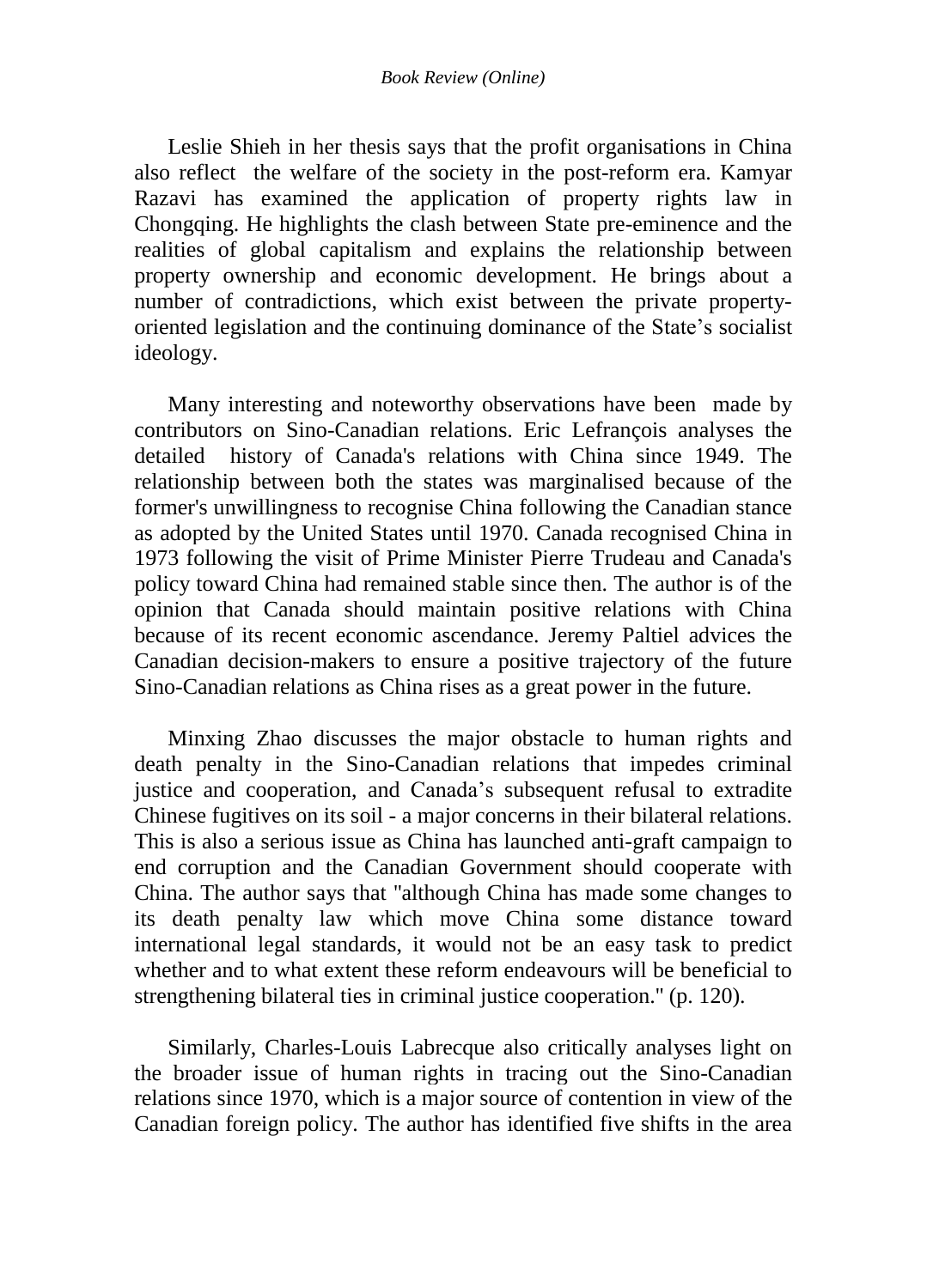## Book Review

of human rights during 1970-2015 as affected by changes of governments in Canada (p. 141). Hongxia Shan focuses on the experience of the Chinese diaspora in Canada, concentrating specifically on the reality of Chinese immigrant engineers to the way in which they communicate, socialise, and solve problems in order to adapt to the Canadian work environment.

Matthew Skogstad-Stubbs describes China's urban transition making Shanghai Expo 2010 as a case in the development of Shanghai as a global city. The author says that the city of Shanghai has grown as a global capital during 1990-2010 under good governance, particularly when the city won the bid to host Expo of every single country on earth in 2010 (pp. 163 & 168). Adam MacDonald lays focus on three core principles of China's emerging foreign policy: access to economic and political resources; assurance of China's intentions as peaceful; and acceptance of China as an emerging power. He also looks at the question of whether China is a *status-quo* or a revisionist power.

Ajay Parasram analyses the Sino-Indian confrontation to depict how these two emerging powers are locked in a competition. He looks at how China and India view each other in the South and South East Asian regional spaces and the Bay of Bengal (p. 198). His bias can easily be seen when he writes ''Pakistan has been the most notorious South Asian state to align itself militarily with China, and is related geographically and strategically to core issues of bilateral contention between the hegemons" (pp. 201-2). The fact remains that India has serious bilateral issues with China related to border demarcation, Tibet and the Bay of Bengal Pakistan, it must be pointed out, has nothing to do with these issues.

Matthew Gaudreau concludes that China's rice projects in Mali are drawing attention to the importance and complexities of Chinese cooperation for a successful international development programme in the future. The author also looks at China's policy toward the Sub-Saharan Africa and its increasing influence in that continent. To meet foodshortage, China has offered eighteen rice plantation projects in African countries and has emerged as a significant donor (p. 219). Jennifer Junwa Lau critically reviews the Chinese-Canadian identity in Toronto's Chinatown. The Chinese community in Toronto has clearly evolved (p.